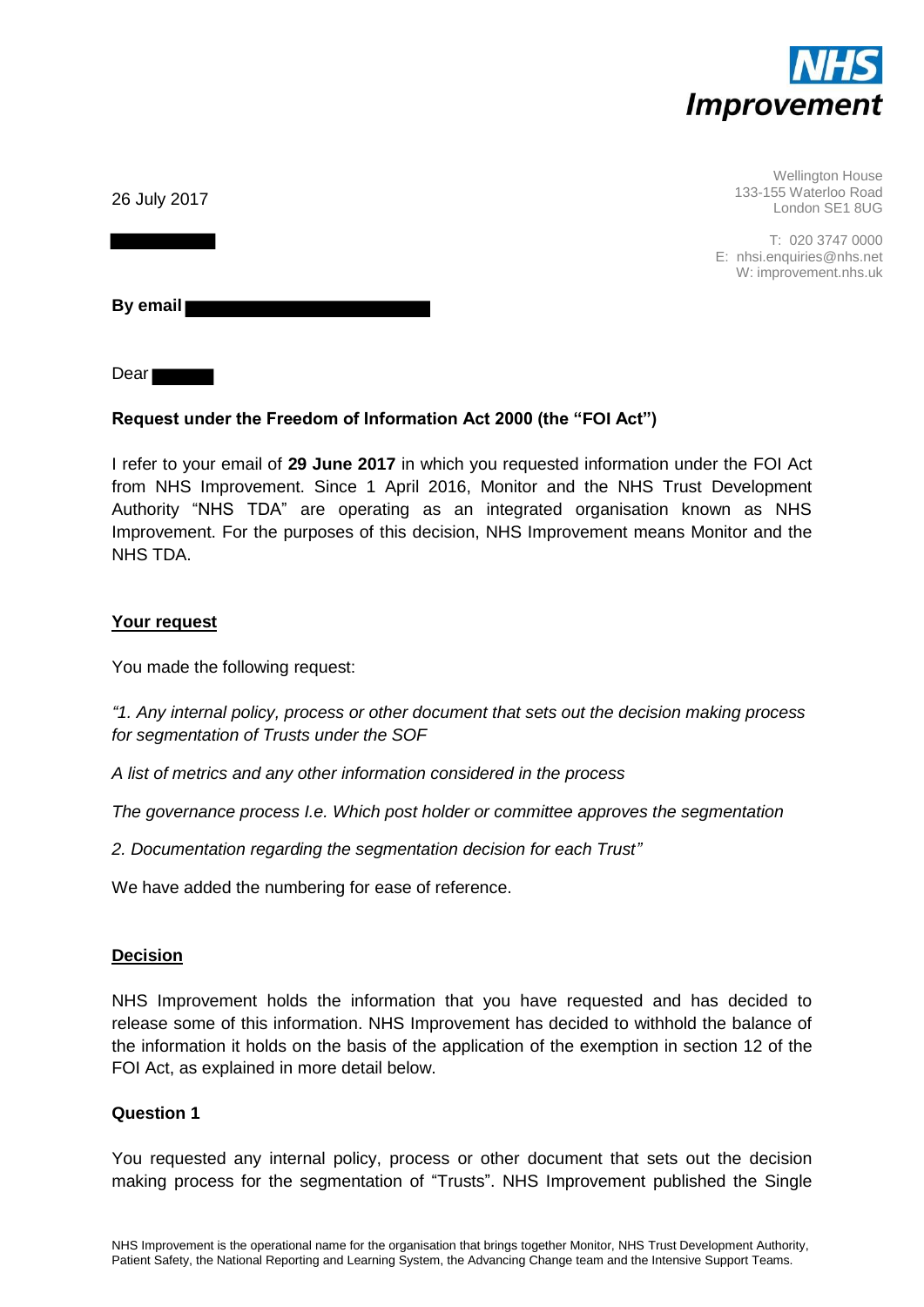Oversight Framework ("SOF") on 30 September 2016. This "internal" information you have requested, setting out the policy and process, is found in section 4 of NHS Improvement's internal guidance on the SOF. This section of the internal guidance is attached to this letter.

As explained in the guidance, support for providers is determined on the basis of quality, finance and use of resources, operational performance, strategic change and leadership and improvement capability. Decisions on segmentation, from maximum autonomy in segment 1 to mandated support and special measures in segments 3 and 4 respectively, are made depending on the seriousness of the provider's issues. Please refer to the attached guidance for further information.

### **Question 2**

Documents regarding segmentation decisions have been withheld on the basis of the exemption in section 12 of the FOI Act, as explained below.

Section 12 - costs of compliance

Under section 12(1) of the FOI Act NHS Improvement is not required to comply with any request that potentially exceeds the relevant cost limit. The relevant cost limit is £450: see the Freedom of Information and Data Protection (Appropriate Limit and Fees) Regulations 2004. This equates to a period of approximately 18 hours in which to locate, retrieve and extract the information that you have requested.

In accordance with its policy NHS Improvement has assessed all NHS trusts and NHS foundation trusts for the purposes of segmentation under the SOF. Segmentation decisions are subject to ongoing monitoring and may change from time to time. In total, there are 234 providers in England. As set out above and in the attached guidance segmentation decisions are based on all the available evidence. To comply with the second part of your request would require NHS Improvement to gather and extract a significant volume of information generated without reference to any specific time frame. In our view compliance with your request would exceed the cost limit and we have therefore applied the exemption in section 12 to this part of your request.

Advice and Assistance provided under section 16 of the FOI Act

NHS Improvement intends to publish a summary of its segmentation decisions for all providers in the autumn of 2017. At this stage there is no precise publication date but you would be welcome to contact us via our enquiries mailbox [\(enquiries@improvement.nhs.uk\)](mailto:enquiries@improvement.nhs.uk) in the autumn for further details.

#### **Review rights**

If you consider that your request for information has not been properly handled or if you are otherwise dissatisfied with the outcome of your request, you can try to resolve this informally with the person who dealt with your request. If you remain dissatisfied, you may seek an internal review within NHS Improvement of the issue or the decision. A senior member of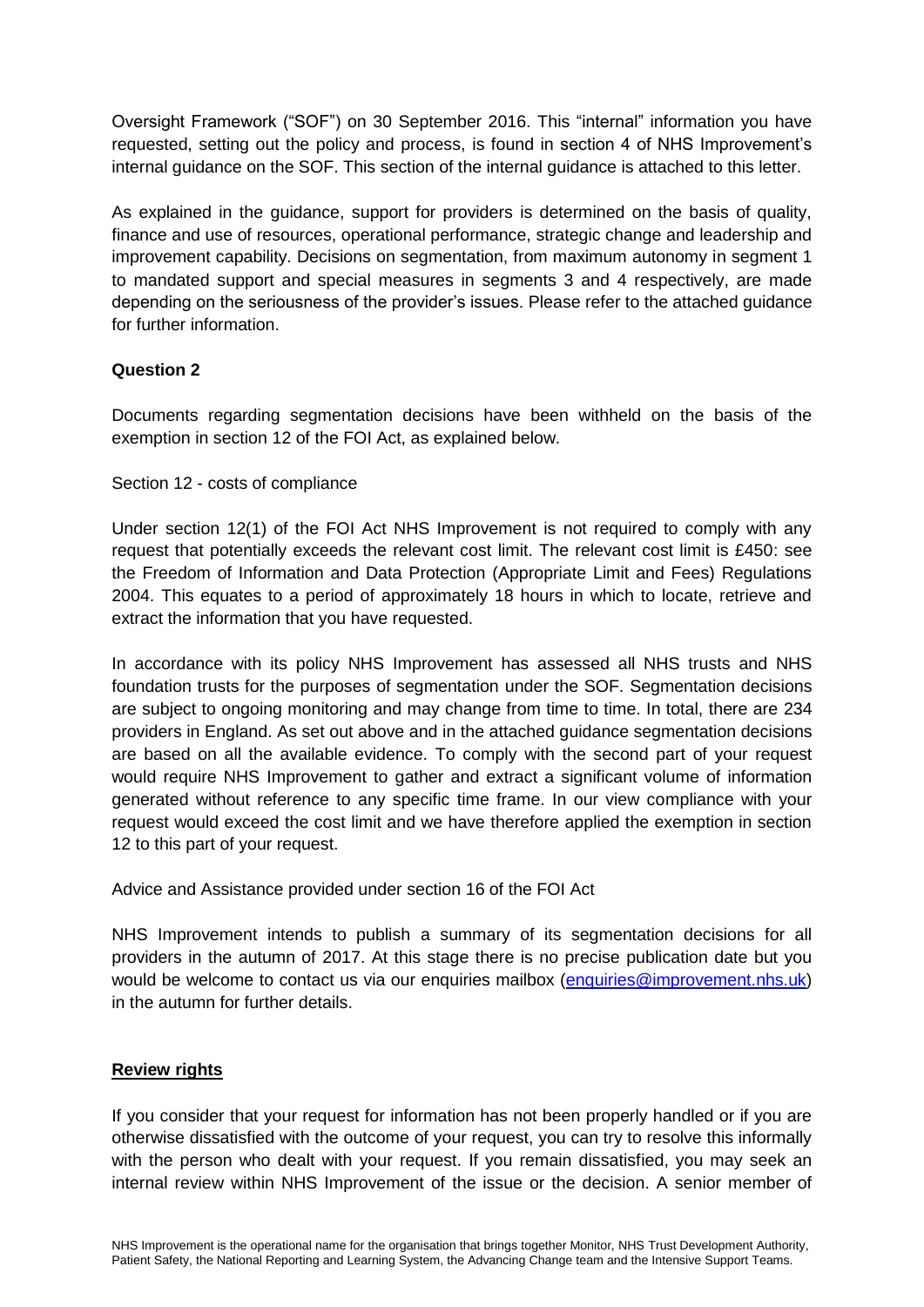NHS Improvement's staff, who has not previously been involved with your request, will undertake that review.

If you are dissatisfied with the outcome of any internal review, you may complain to the Information Commissioner for a decision on whether your request for information has been dealt with in accordance with the FOI Act.

A request for an internal review should be submitted in writing to FOI Request Reviews, NHS Improvement, Wellington House, 133-155 Waterloo Road, London SE1 8UG or by email to nhsi.foi@nhs.net

### **Publication**

Please note that this letter and the attached information will shortly be published on our website. This is because information disclosed in accordance with the FOI Act is disclosed to the public at large. We will, of course, remove your personal information (e.g. your name and contact details) from the version of the letter published on our website to protect your personal information from general disclosure.

Yours sincerely,

#### **NHS Improvement**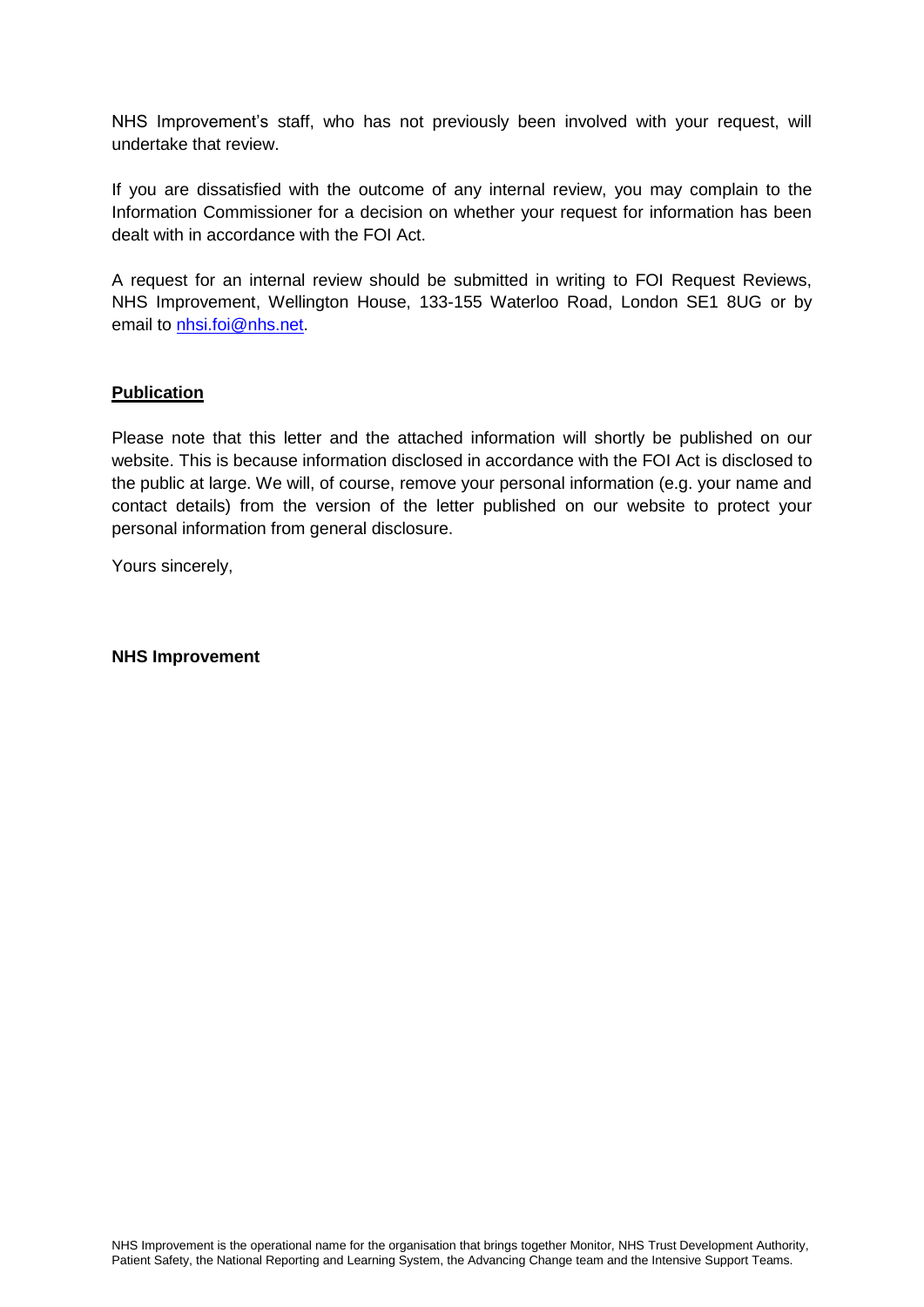# **4. Segmentation**

Once teams have considered the seriousness of the issue(s) providers face and the level of support required to address it, they will then need to consider whether these factors require them to recommend a change in segment. The criteria for each segment can be found in Annex 4.

Segmentation should be, as much as possible (bearing in mind the need for RSG, PRC involvement) done in real-time, reflecting providers' issues. **Consequently we do not envisage any fixed points in time for assigning providers to segments, a provider's segment should change to reflect teams' views of its support needs.** The central oversight tool will allow regions change providers' segments and add commentary on providers' circumstances. Once segmentation goes live, NHS Improvement plans to publish for each provider

- the provider's segment  $(1/2/3/4)$
- a short summary of the reasons why the provider is in Segments 2,3 or 4 and any associated support

The diagram below sets out an indicative approach for identifying segments providers are in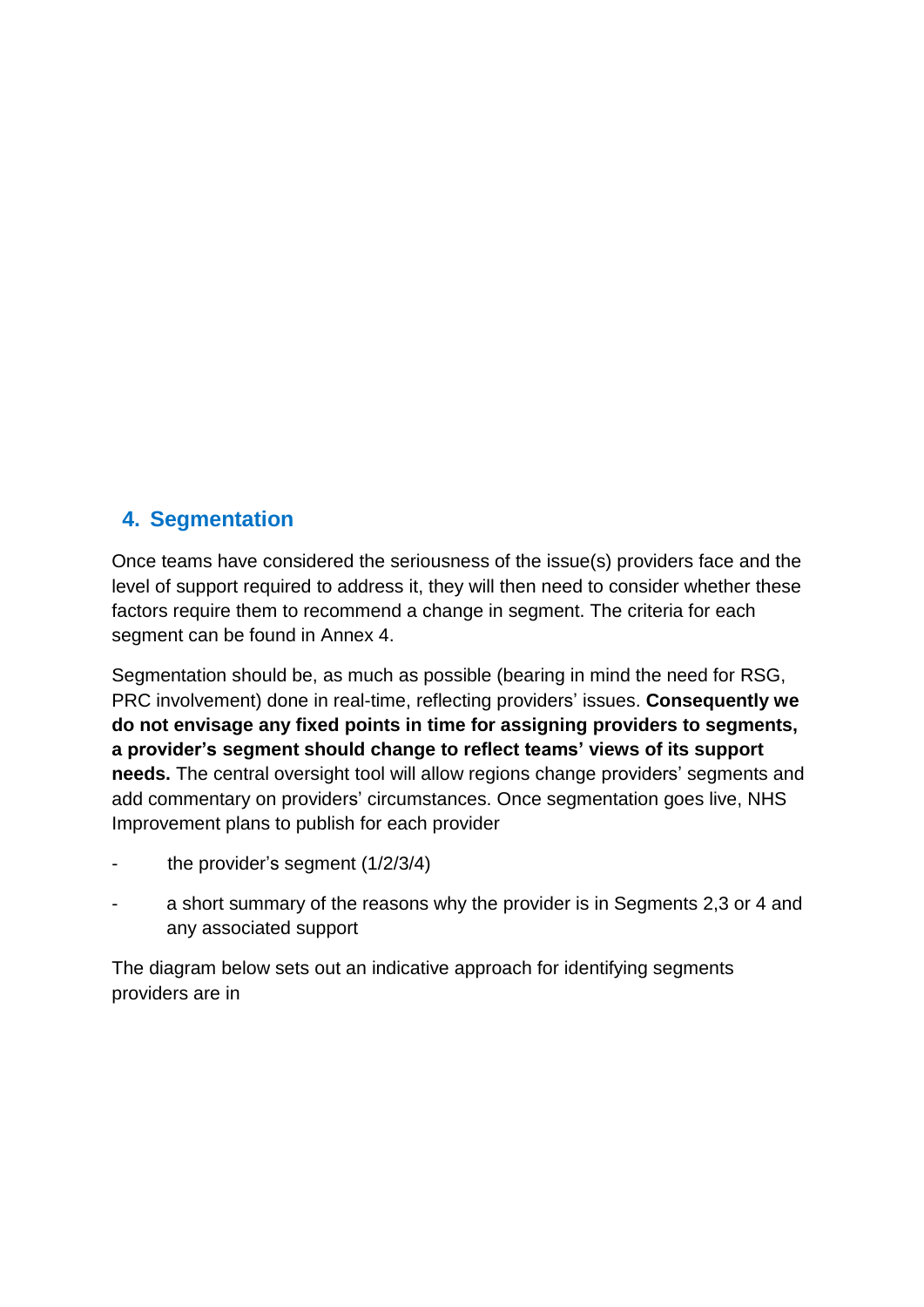

Eq no concerns emerging from the quality measures in Appendix 2 of the SOF, teams are satisfied any areas identified as requiring improvement by CQC are addressed 2 Or last quarter for quarterly metrics; or, if failing standard but meeting its trajectory, with no concerns relating to governance or quality. SOF Appendix 3 Where relevant breach reallocations (eq cancer 62-day) should be taken into account

4 Work is orgaing in this area but for the time being teams should view providers through the lens of their roles within their respective STPs

#### Why is a provider assigned to a particular segment?

 $\mathcal{L}$ 

The segment to which a provider is assigned represents the greatest level of support they need for any one of these individual themes. For example, a provider in financial special measures but not in breach of licence for other themes will be in segment 4. However placing a provider in segment 3 or 4 because they require mandated support for one issue (say finance and use of resources) does not mean that all their support needs to be mandated – they may have support needs on other areas, eg quality of care, which are not serious enough to be a breach of licence and/or require mandated action. Some examples to illustrate this can be found in Annex 3.

#### When do I recommend changing a provider's segment?

As set out above, teams should ensure that segmentation reflects emerging concerns and identified support needs as they transpire in real time. Information underpinning this will come on both a regular (eg based on financial and operational performance data) and ad hoc (eg CQC and other third-party information) basis.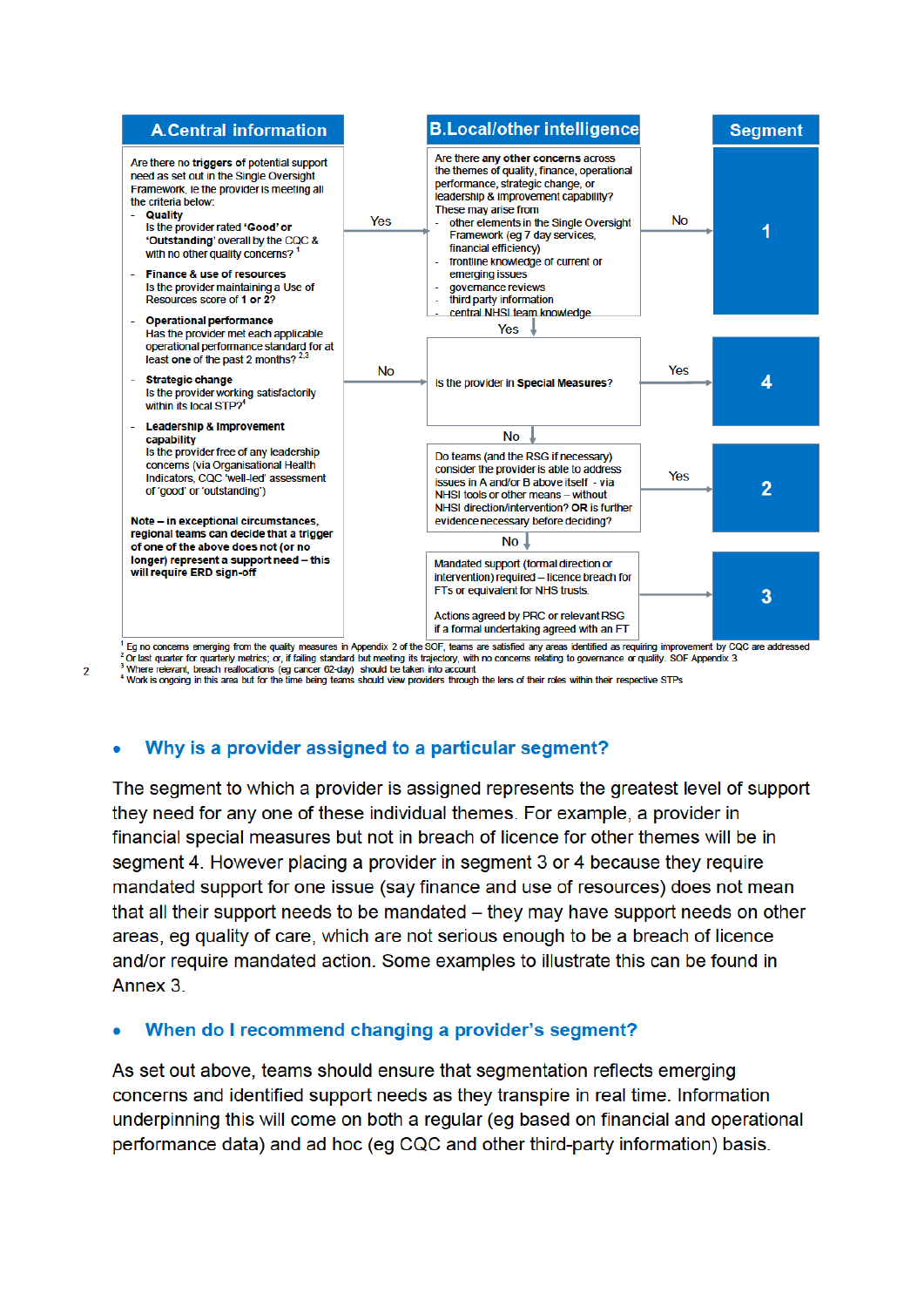We envisage that, for providers in segments 2, 3 and 4, teams will consider segmentation at least monthly based on the information received. For providers in segment 1, unless information is received that could suggest emerging support needs, this should generally be quarterly, i.e. at the end of Q1 (ie July), Q2 (October), Q3 (January) and Q4 (April).

Although we will review the factors driving a provider's support needs and their resulting segment regularly, we expect providers to move relatively infrequently between segments on the whole. Length of time in a segment will depend on how frequently and significantly a provider's performance changes.

If the regional and/or central teams recommend a change in segment it is likely that conversations will have already started with providers about what upcoming support might look like. The segment reflects the support needs we consider a provider needs – it is not intended to serve as a formal rating of a provider. Unlike being found in breach of the licence, there is no formal appeals process for providers who may be unhappy about the segment they are in. However, the process by which associated mandated support is put in place for providers in segments 3 and 4 gives the opportunity for providers to make representations about what is proposed for RSG/PRC to take into account. In addition, conversations about the support required will be part of our ongoing day-to-day relationships with providers together with any more formal governance and legal process needed for mandated support decisions.

### **How do I recommend a provider move between segments?**

Regional teams assigned providers to an initial 'shadow' segment in October 2016. As providers' circumstances change, teams will need to consider whether any changes are required based on sections 3 and 4 of this document. The processes for moving providers' segments to reflect support needs and actions NHS Improvement may require are set out below.

### *Where a provider is in segment 1:*

Regional teams review data, alongside local intelligence.

- If no support needs are identified, the provider remains in segment 1.
- If support needs are identified regional teams recommend the provider moves out of segment 1 and into whichever segment seems appropriate according to the scale of the issue and the level of support required.
	- $\triangleright$  If the regional team recommends the provider move into segment 2 it will go to the Regional Support Group for decision.
	- $\triangleright$  If the regional team recommends the provider move into segment 3 it will make a recommendation to the Regional Support Group or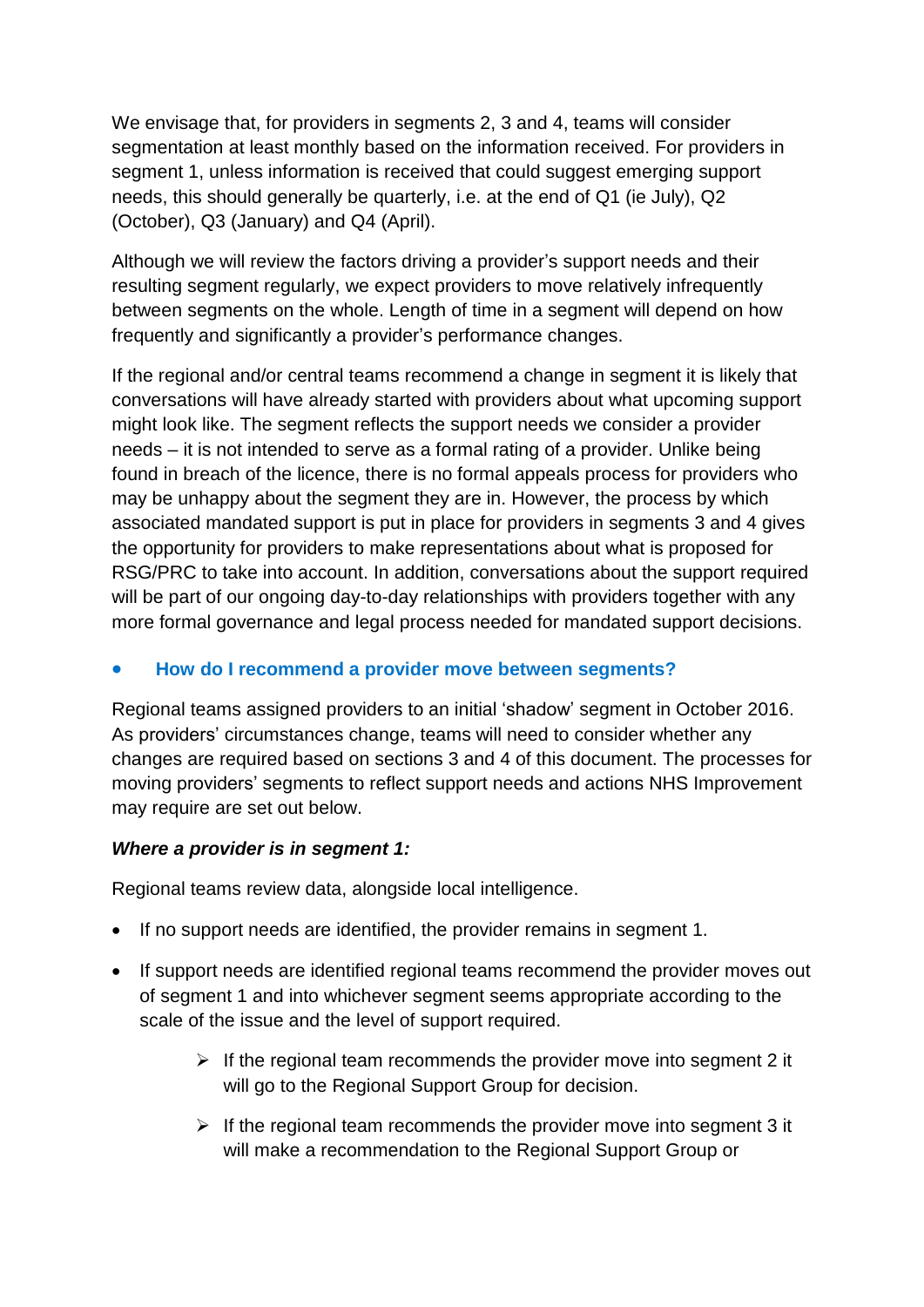Provider Regulation Committee depending on the enforcement action (see "Where a regional team is proposing mandated support")

 $\triangleright$  If the provider is moving into segment 4 ie special measures (this is likely to be unusual) then a recommendation would need to be taken to the Provider Regulation Committee for decision.

### *Where a provider is in segment 2*

Regional teams review data, alongside local intelligence, and gather evidence/investigate if required to determine the level of support required.

- If a provider is in a 'steady state', i.e. with established support needs but not in breach/requiring mandated support, they would remain in segment 2.
- For providers with emerging concerns, teams may need further evidencegathering to establish the level of support needed<sup>7</sup>, and the provider may remain in segment 2 while this happens.
- If a provider has been identified with no support needs the regional team would recommend a move into segment 1 to the Regional Support Group.
- If providers are in breach and we know that mandated support is required, regional teams can recommend moving to segment 3 (or 4 if special measures) as part of the process of finding the provider in breach and mandating support through formal enforcement action.

### *Where a regional team is proposing mandated support (ie breach of licence)*

- Where a regional team recommends moving a provider into segment 3/4 and it is seeking *actions* from the provider (eg *enforcement undertakings* under s.106 of the 2012 Act if an NHS foundation trust) it will make a recommendation to the Regional Support Group for decision.
- Where a regional team is requiring specific actions through
	- o discretionary requirements under s.105 of the 2012 Act for NHS foundation trusts
	- $\circ$  licence modifications under s.111 for NHS foundation trusts<sup>8</sup>
	- o directions for NHS Trusts

it will make a recommendation to the Provider Regulation Committee for decision, having been through a Regional Support Group.

<u>.</u>

 $<sup>7</sup>$  Using the investigations team if necessary</sup>

 $8$  In isolation or in combination with a s.106 enforcement undertaking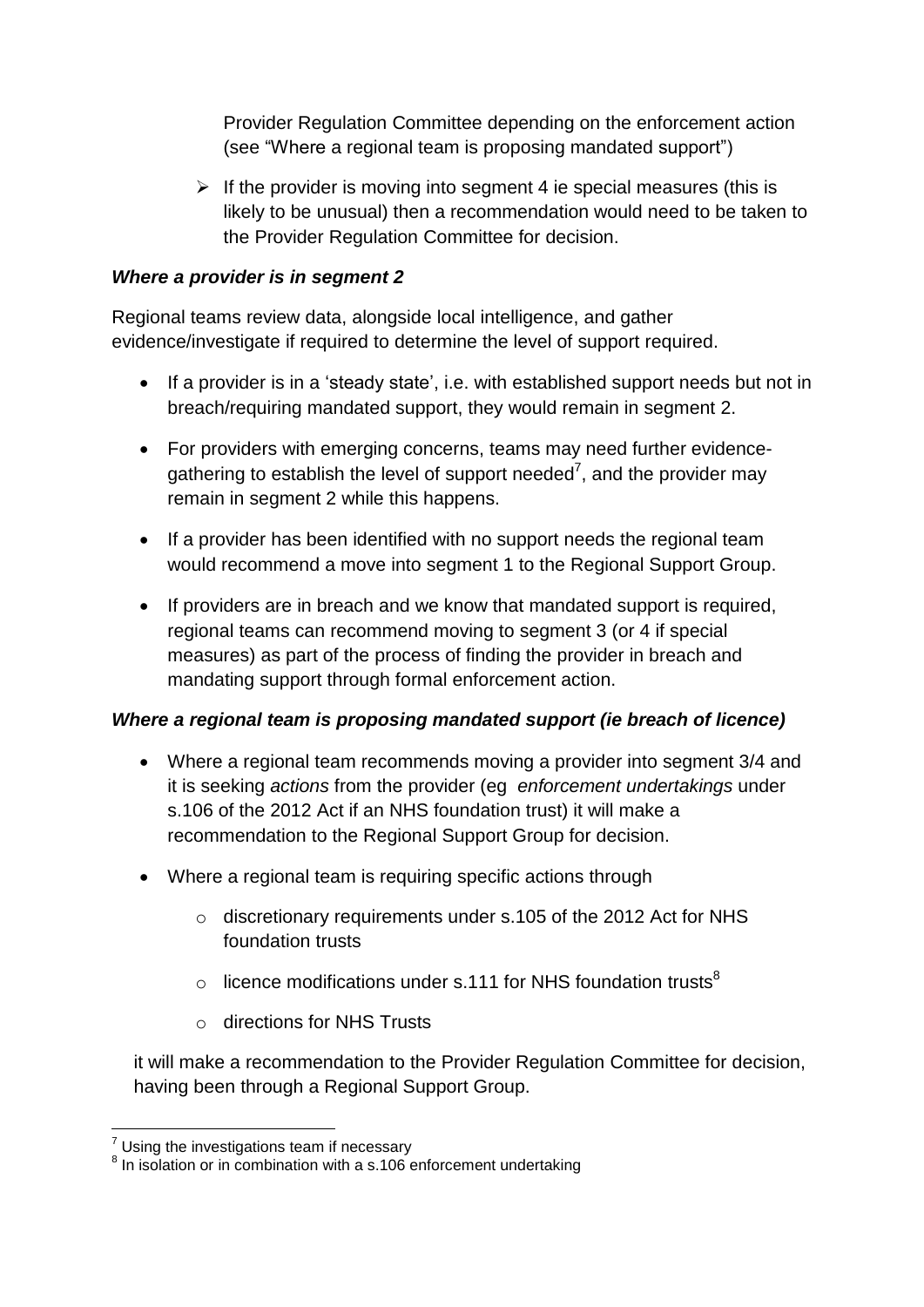In reviewing proposed regulatory action (or equivalent) for providers in segments 3 or 4, the RSG or PRC, as the case may be, will also review the high level proposed support package for that provider.

See Annex 1 for information on mandated actions and interventions. These also apply where further actions are recommended to providers already in Segments 3 and 4 (below).

## *Where a provider is in segment 3*

Regional teams review effectiveness of the action/support in place.

- If there are no significant changes providers may remain in segment 3.
- If there has been improvement, regional teams, with central team input where required, can recommend providers move to segment 1 or 2.
- If there has been deterioration, central teams, with regional team input, can recommend providers move to segment 4 and into special measures for decision by Provider Regulation Committee.

# *Where a provider is in segment 4 (special measures)*

 All decisions to place, keep or remove a provider from special measures (segment 4) will be taken by the Provider Regulation Committee. Recommendations to place a provider in or remove a provider from special measures will be led by central teams, with regional input.

The decision-making processes at regional and national levels are summarised in the flow diagram below. More information on the roles of RSG and PRC can be found in the relevant terms of reference which are due to be finalised shortly<sup>9</sup>.

**NHS Improvement regional and national governance**

<sup>1</sup> <sup>9</sup> Contact the Board Secretariat for more information